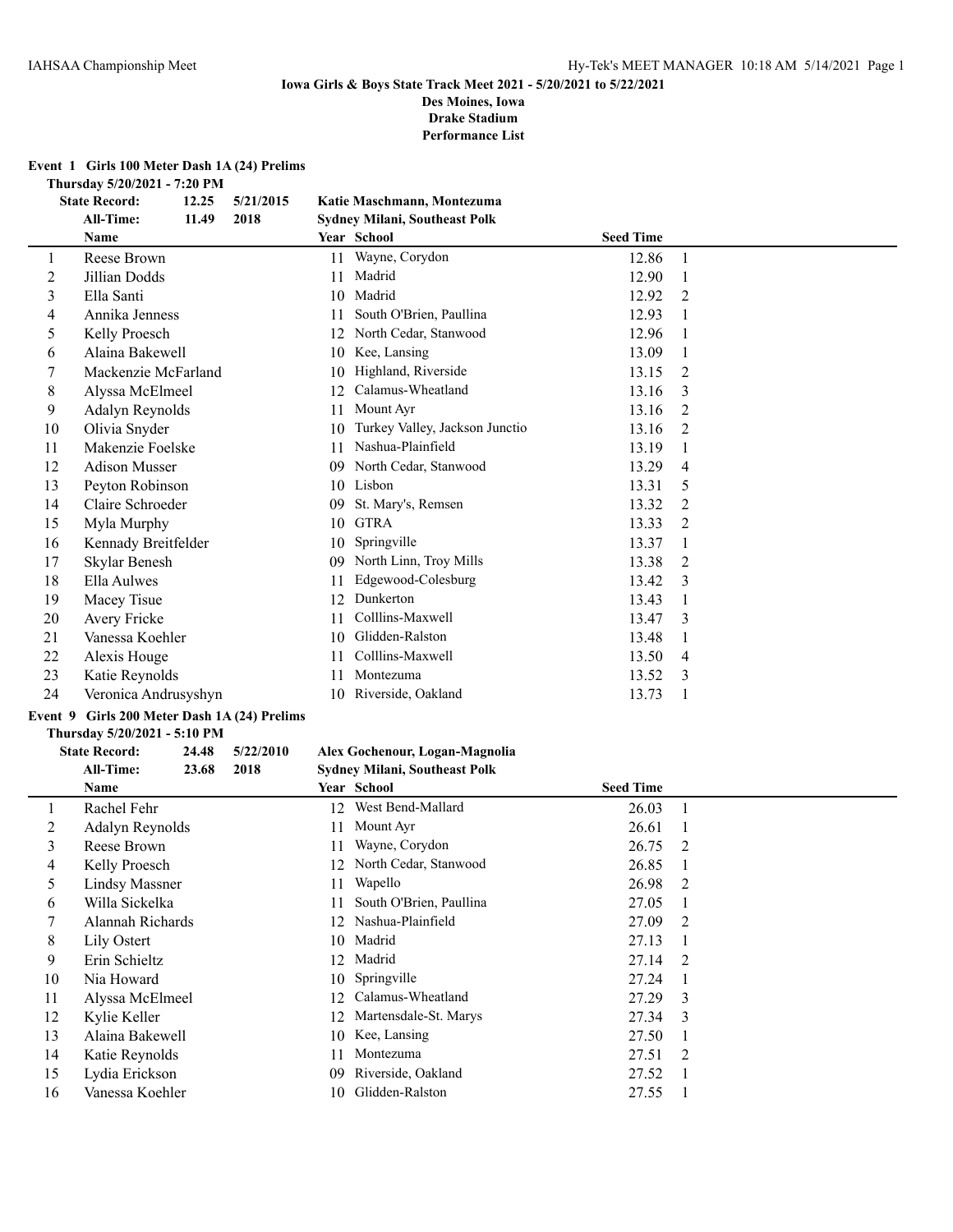## **Iowa Girls & Boys State Track Meet 2021 - 5/20/2021 to 5/22/2021**

**Des Moines, Iowa Drake Stadium**

**Performance List**

#### **Event 9 ... (Girls 200 Meter Dash 1A (24) Prelims)**  $\overline{\phantom{a}}$

|    | Name              |    | Year School                    | <b>Seed Time</b> |  |
|----|-------------------|----|--------------------------------|------------------|--|
| 17 | Abigail Zaiger    | 11 | Audubon                        | 27.64 2          |  |
| 18 | Myla Murphy       |    | 10 GTRA                        | 27.70 3          |  |
| 19 | Belen Ellenberger |    | 12 Gladbrook-Reinbeck          | 27.75            |  |
| 20 | Abbie Capesius    |    | 09 Bishop Garrigan, Algona     | 27.79 4          |  |
| 21 | Cailyn Hardy      |    | 10 Clarksville                 | 27.93 2          |  |
| 22 | Jasmine Lux       |    | 11 Hartley-Melvin-Sanborn      | 27.95 2          |  |
| 23 | Aaliyah Gordon    |    | 11 West Central, Maynard       | 28.01 3          |  |
| 24 | Carly Stanerson   | 11 | English Valleys, North English | 28.04            |  |

#### **Event 17 Girls 400 Meter Dash 1A (24)**

#### **Thursday 5/20/2021 - 7:50 PM**

## **State Record: 55.75 5/16/2013 Ellie Herzberg, Manson NW We**

|    | All-Time:<br>2018<br>52.90 |    | <b>Sydney Milani, Southeast Polk</b> |                  |                |
|----|----------------------------|----|--------------------------------------|------------------|----------------|
|    | Name                       |    | Year School                          | <b>Seed Time</b> |                |
| 1  | Rachel Fehr                | 12 | West Bend-Mallard                    | 58.40            | $\mathbf{1}$   |
| 2  | Nia Howard                 | 10 | Springville                          | 1:00.04          |                |
| 3  | Adalyn Reynolds            | 11 | Mount Ayr                            | 1:00.17          |                |
| 4  | Jasmine Lux                | 11 | Hartley-Melvin-Sanborn               | 1:00.40          |                |
| 5  | Kiya Johnson               | 10 | North Butler, Greene                 | 1:00.91          |                |
| 6  | Amaya Hunt                 | 11 | Maquoketa Valley, Delhi              | 1:01.67          |                |
|    | Cora Shull                 | 11 | Westwood, Sloan                      | 1:02.22          | $\overline{2}$ |
| 8  | Brynn Smith                | 10 | AGWSR, Ackley                        | 1:02.35          | $\overline{2}$ |
| 9  | Alexis Houge               | 11 | Colllins-Maxwell                     | 1:02.49          | 1              |
| 10 | Gracie Elsbecker           | 12 | Bishop Garrigan, Algona              | 1:02.53          | $\overline{2}$ |
| 11 | Jocelyn Marquis            | 10 | Wayne, Corydon                       | 1:02.56          | 2              |
| 12 | Natalie Bork               | 09 | Saint Ansgar                         | 1:02.78          | 3              |
| 13 | Sydnie Martin              | 11 | Wapsie Valley, Fairbank              | 1:02.84          | 3              |
| 14 | Jaydin Dettman             | 09 | Central, Elkader                     | 1:02.98          | $\overline{2}$ |
| 15 | Tara Peterson              | 12 | Stanton                              | 1:03.07          |                |
| 16 | Carly Stanerson            |    | English Valleys, North English       | 1:03.22          | $\overline{2}$ |
| 17 | Belen Ellenberger          | 12 | Gladbrook-Reinbeck                   | 1:03.27          | 4              |
| 18 | Teagan Ewalt               | 10 | Fremont-Mills, Tabor                 | 1:03.80          |                |
| 19 | Chloe Wierson              | 09 | Colllins-Maxwell                     | 1:03.93          | $\overline{2}$ |
| 20 | Bianca Cadwell             | 11 | <b>IKM-Manning</b>                   | 1:04.00          | $\overline{2}$ |
| 21 | Aliyah Christensen         | 11 | New London                           | 1:04.00          |                |
| 22 | Whitney Jensen             | 09 | St. Mary's, Remsen                   | 1:04.20          | 3              |
| 23 | Carly Hengesteg            | 11 | Northwood-Kensett                    | 1:04.38          | 4              |
| 24 | Andee Barwin               | 09 | St. Edmond, Fort Dodge               | 1:04.54          | 3              |
|    |                            |    |                                      |                  |                |

#### **Event 25 Girls 800 Meter Run 1A (24)**

**Saturday 5/22/2021 - 2:40 PM**

#### **State Record: 2:09.60 5/20/2006 Brooke Dinsdale, North Tama All-Time: 2:07.18 2017 Joy Ripslinger, Assumption**

### **Name School Seed Time Seed Time Seed Time**  Jalyssa Blazek 11 Turkey Valley, Jackson Junctio 2:22.23 1 2 Haley Meyer 11 Kee, Lansing 2:23.43 2 3 Peyton Pogge 12 Tri-Center, Neola 2:23.90 1 Eryn Sabelka 11 South Winneshiek, Calmar 2:26.02 3 Bailey Sievers 12 Newell-Fonda 2:26.63 1 Courtney Sporrer 11 Logan-Magnolia 2:27.13 2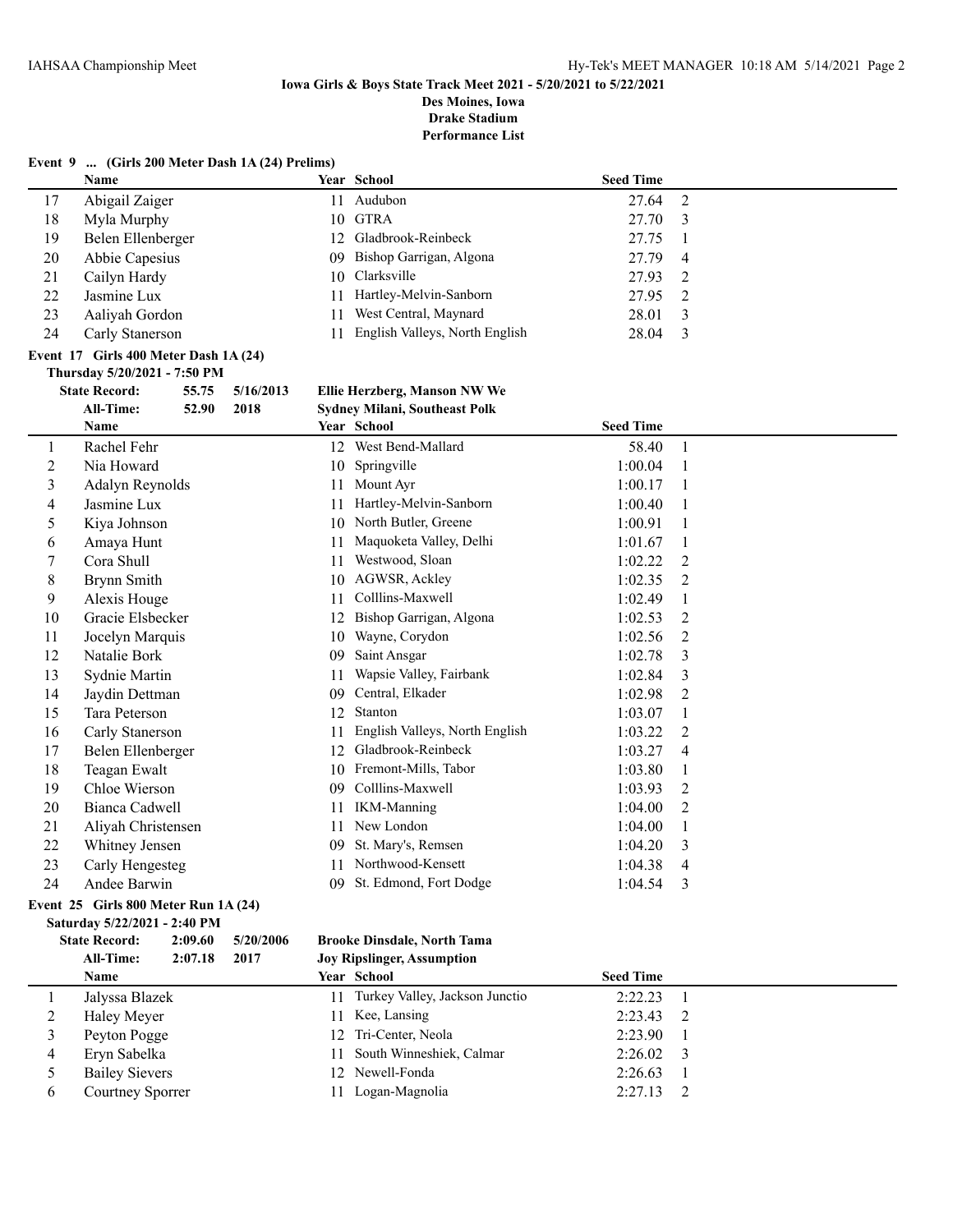#### **Iowa Girls & Boys State Track Meet 2021 - 5/20/2021 to 5/22/2021 Des Moines, Iowa**

**Drake Stadium**

**Performance List**

#### **Event 25 ... (Girls 800 Meter Run 1A (24))**

| Name                  |     |                        | <b>Seed Time</b> |               |
|-----------------------|-----|------------------------|------------------|---------------|
| Mallory McCall        | 12  | West Monona, Onawa     | 2:27.23          | 3             |
| Hannah Thygesen       | 11  | Audubon                | 2:27.49          | 2             |
| Katie Noah            | 12  | Earlham                | 2:28.35          | 3             |
| Aubrey Bemrich        | 12  | St. Edmond, Fort Dodge | 2:29.32          |               |
| Addison Parrott       | 12  | Danville               | 2:29.36          |               |
| Nicole Sherer         | 10  | Woodbine               | 2:30.05          | 4             |
| Karis Lippert         | 09  | AGWSR, Ackley          | 2:30.20          |               |
| Kierra Jungers        | 09  | Newell-Fonda           | 2:30.51          | 4             |
| Delaney Scherf        | 10  | Central, Elkader       | 2:30.93          | 4             |
| Alaina Westphal       | 12  | Alta-Aurelia           | 2:31.01          | 5             |
| Julianna Breakenridge | 11  | North Tama, Traer      | 2:31.08          | $\mathcal{L}$ |
| McKinna Hogan         | 12  | Lenox                  | 2:31.30          |               |
| <b>Chloe Matthews</b> | 12. | Nashua-Plainfield      | 2:31.45          |               |
| Rylee Dunkin          | 10  | Twin Cedars, Bussey    | 2:31.51          | 2             |
| Caroline Shelly       | 11  | St. Edmond, Fort Dodge | 2:32.14          | 3             |
| Aubrey Eick           | 12  | Nashua-Plainfield      | 2:32.41          | 2             |
| Kaitlyn Sommerfelt    | 12  | North Linn, Troy Mills | 2:32.99          |               |
| Jolee Mesz            | 10  | Lawton-Bronson         | 2:38.97          |               |
|                       |     |                        | Year School      |               |

#### **Event 33 Girls 1500 Meter Run 1A (24)**

**Saturday 5/22/2021 - 5:05 PM**

## **State Record: 4:35.87 5/24/2014 Rebekah Topham, Griswold**

**All-Time: 4:26.39 2011 Shelby Houlihan, SC East**

|                | <b>Name</b>            |    | Year School                | <b>Seed Time</b> |   |
|----------------|------------------------|----|----------------------------|------------------|---|
| 1              | <b>Addison Parrott</b> |    | 12 Danville                | 5:00.80          |   |
| $\overline{c}$ | Peyton Pogge           | 12 | Tri-Center, Neola          | 5:05.05          |   |
| 3              | Haley Meyer            | 11 | Kee, Lansing               | 5:05.55          |   |
| 4              | <b>Billie Wagner</b>   | 10 | South Winneshiek, Calmar   | 5:07.59          | 2 |
| 5              | Lourdes Mason          | 10 | Lisbon                     | 5:08.98          | 2 |
| 6              | Aubrey Bemrich         | 12 | St. Edmond, Fort Dodge     | 5:09.52          |   |
| 7              | Chloe Matthews         | 12 | Nashua-Plainfield          | 5:10.96          |   |
| 8              | Courtney Sporrer       | 11 | Logan-Magnolia             | 5:15.21          | 2 |
| 9              | Greenlee Smock         |    | 10 Lynnville-Sully         | 5:21.05          | 2 |
| 10             | Rylee Dunkin           | 10 | Twin Cedars, Bussey        | 5:21.23          | 3 |
| 11             | Jolee Mesz             | 10 | Lawton-Bronson             | 5:22.13          |   |
| 12             | Grace Lidgett          | 10 | North Tama, Traer          | 5:22.71          |   |
| 13             | Michaela Leiting       | 09 | St. Edmond, Fort Dodge     | 5:23.28          | 4 |
| 14             | Lily Dixon             | 10 | Earlham                    | 5:23.73          |   |
| 15             | Elie Tuhn              | 11 | Baxter                     | 5:23.76          | 5 |
| 16             | Megan Hageman          | 10 | South Winneshiek, Calmar   | 5:23.92          | 3 |
| 17             | Ava VanDaele           | 09 | Wapsie Valley, Fairbank    | 5:24.11          | 2 |
| 18             | Paige Ridenour         | 11 | Madrid                     | 5:24.31          | 6 |
| 19             | Kacie Eisentrager      | 11 | West Fork, Sheffield       | 5:24.42          | 2 |
| 20             | Alison Wagner          | 10 | Kee, Lansing               | 5:26.10          | 4 |
| 21             | Hunter Jones           | 10 | North Cedar, Stanwood      | 5:27.21          | 3 |
| 22             | Emma Ricke             |    | Lawton-Bronson             | 5:27.83          | 2 |
| 23             | Shye Johnson           | 11 | Meskwaki Settlement School | 5:34.08          |   |
| 24             | McKinna Hogan          | 12 | Lenox                      | 5:35.10          |   |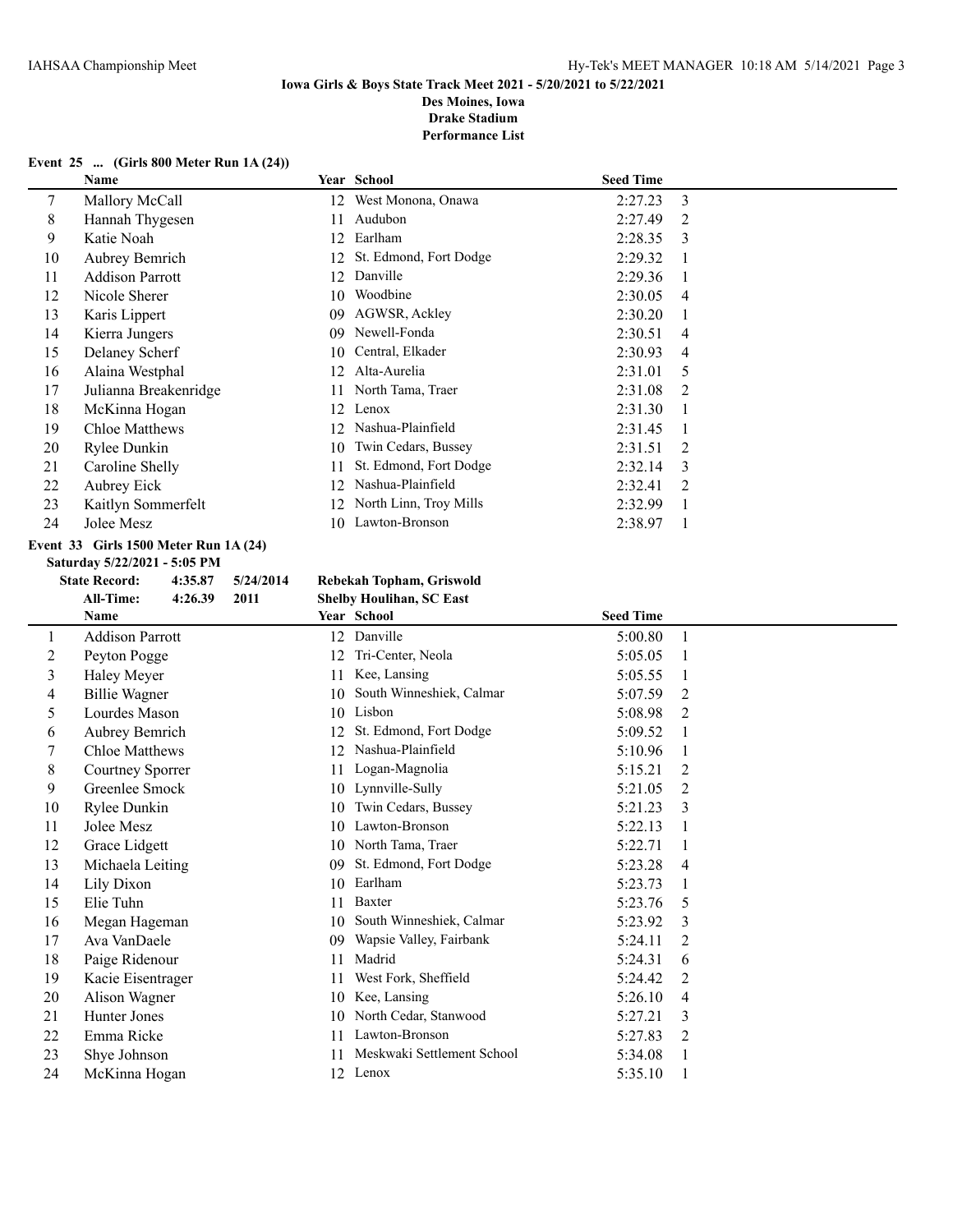**Event 41 Girls 3000 Meter Run 1A (24)**

**Thursday 5/20/2021 - 4:10 PM**<br>State Record: 9:56.54 5/16/2013

| <b>State Record:</b> | 9:56.54 | 5/16/2013                                                                                                                                                                                                                                                                                                                                                                |    |                              |                                                                                     |                               |  |
|----------------------|---------|--------------------------------------------------------------------------------------------------------------------------------------------------------------------------------------------------------------------------------------------------------------------------------------------------------------------------------------------------------------------------|----|------------------------------|-------------------------------------------------------------------------------------|-------------------------------|--|
| All-Time:            | 9:24.67 | 5/22/2014                                                                                                                                                                                                                                                                                                                                                                |    |                              |                                                                                     |                               |  |
| <b>Name</b>          |         |                                                                                                                                                                                                                                                                                                                                                                          |    |                              | <b>Seed Time</b>                                                                    |                               |  |
|                      |         |                                                                                                                                                                                                                                                                                                                                                                          | 12 | Danville                     | 10:42.13                                                                            | $\mathbf{1}$                  |  |
|                      |         |                                                                                                                                                                                                                                                                                                                                                                          | 10 | Lisbon                       | 10:47.56                                                                            | 2                             |  |
|                      |         |                                                                                                                                                                                                                                                                                                                                                                          | 11 | Kee, Lansing                 | 11:12.90                                                                            |                               |  |
|                      |         |                                                                                                                                                                                                                                                                                                                                                                          | 10 | Lynnville-Sully              | 11:17.99                                                                            |                               |  |
|                      |         |                                                                                                                                                                                                                                                                                                                                                                          | 10 | South Winneshiek, Calmar     | 11:20.58                                                                            | 2                             |  |
|                      |         |                                                                                                                                                                                                                                                                                                                                                                          | 12 | Tri-Center, Neola            | 11:22.58                                                                            |                               |  |
|                      |         |                                                                                                                                                                                                                                                                                                                                                                          | 10 | Twin Cedars, Bussey          | 11:23.23                                                                            | 2                             |  |
|                      |         |                                                                                                                                                                                                                                                                                                                                                                          | 12 | Melcher-Dallas               | 11:25.61                                                                            | 3                             |  |
| Elie Tuhn            |         |                                                                                                                                                                                                                                                                                                                                                                          | 11 | Baxter                       | 11:27.83                                                                            | 4                             |  |
|                      |         |                                                                                                                                                                                                                                                                                                                                                                          | 10 | North Cedar, Stanwood        | 11:34.12                                                                            | 3                             |  |
|                      |         |                                                                                                                                                                                                                                                                                                                                                                          | 11 | Marquette Catholic, Bellevue | 11:39.68                                                                            | 3                             |  |
|                      |         |                                                                                                                                                                                                                                                                                                                                                                          | 10 | Kee, Lansing                 | 11:40.68                                                                            | 4                             |  |
| Julia Fehr           |         |                                                                                                                                                                                                                                                                                                                                                                          | 12 | West Bend-Mallard            | 11:41.26                                                                            |                               |  |
|                      |         |                                                                                                                                                                                                                                                                                                                                                                          | 10 | Riceville                    | 11:41.30                                                                            | $\mathfrak{D}_{\mathfrak{p}}$ |  |
|                      |         |                                                                                                                                                                                                                                                                                                                                                                          | 12 | Starmont                     | 11:42.34                                                                            | 5                             |  |
|                      |         |                                                                                                                                                                                                                                                                                                                                                                          | 10 | Ogden                        | 11:44.83                                                                            | 5                             |  |
|                      |         |                                                                                                                                                                                                                                                                                                                                                                          | 11 | Glidden-Ralston              | 11:45.29                                                                            |                               |  |
|                      |         |                                                                                                                                                                                                                                                                                                                                                                          | 11 | Madrid                       | 11:45.32                                                                            | 6                             |  |
|                      |         |                                                                                                                                                                                                                                                                                                                                                                          | 10 | St. Albert, Council Bluffs   | 11:46.14                                                                            | $\mathfrak{D}_{\mathfrak{p}}$ |  |
|                      |         |                                                                                                                                                                                                                                                                                                                                                                          | 10 | <b>IKM-Manning</b>           | 11:52.63                                                                            | 2                             |  |
|                      |         |                                                                                                                                                                                                                                                                                                                                                                          | 10 | North Tama, Traer            | 12:02.00                                                                            |                               |  |
| Hannah Gus           |         |                                                                                                                                                                                                                                                                                                                                                                          | 12 | BGM, Brooklyn                | 12:08.71                                                                            |                               |  |
|                      |         |                                                                                                                                                                                                                                                                                                                                                                          | 11 | Lawton-Bronson               | 12:09.44                                                                            |                               |  |
|                      |         |                                                                                                                                                                                                                                                                                                                                                                          | 10 |                              | 12:43.13                                                                            |                               |  |
|                      |         | <b>Addison Parrott</b><br>Lourdes Mason<br>Haley Meyer<br>Greenlee Smock<br>Billie Wagner<br>Peyton Pogge<br>Rylee Dunkin<br>J'Lyn Knutson<br>Hunter Jones<br>Holly Beauchamp<br>Alison Wagner<br>Juliana Droll<br>Kenna Meisgeier<br>Kayden Spencer<br>Alexia Nelson<br>Paige Ridenour<br>Reese Duncan<br>Morgan Hanson<br>Grace Lidgett<br>Emma Ricke<br>Karlie Larsen |    |                              | Leah Seivert, Sibley-Ochey<br>Stephanie Jenks, Linn-Mar<br>Year School<br>Mount Ayr |                               |  |

#### **Event 49 Girls 100 Meter Hurdles 1A (24) Prelims**

#### **Friday 5/21/2021 - 4:30 PM**

#### **State Record: 14.07 5/21/2010 Alex Gochenour, Logan-Magnol All-Time: 13.90 4/13/2010 Alex Gochenour, Logan-Mag.**

|    | Name                 |    | Year School               | <b>Seed Time</b> |   |
|----|----------------------|----|---------------------------|------------------|---|
|    | Kelly Proesch        |    | 12 North Cedar, Stanwood  | 15.29            |   |
| 2  | Lizzie Garber        | 12 | BCLUW, Conrad             | 15.56            |   |
| 3  | Molly Joyce          | 10 | Bishop Garrigan, Algona   | 15.84            |   |
| 4  | Anna Longhenry       | 11 | North Union               | 16.24            | 2 |
| 5. | Olivia Bohlen        | 11 | Belle Plaine              | 16.41            |   |
| 6  | Ella Stene           | 10 | Lake Mills                | 16.41            | 3 |
|    | Alyssa Tegeler       | 11 | Belle Plaine              | 16.48            | 2 |
| 8  | Tiffany Woerdehoff   | 12 | Gehlen Catholic, LeMars   | 16.53            |   |
| 9  | Maddax DeVault       | 11 | Nodaway Valley            | 16.54            |   |
| 10 | JayLyn Moore         | 11 | Clayton Ridge, Guttenberg | 16.66            |   |
| 11 | Lauren Donlea        | 11 | East Buchanan, Winthrop   | 16.74            | 2 |
| 12 | Ella Aulwes          | 11 | Edgewood-Colesburg        | 16.75            | 3 |
| 13 | <b>Brandy Beatty</b> | 11 | Central, Elkader          | 16.77            | 4 |
| 14 | Vanessa Koehler      | 10 | Glidden-Ralston           | 16.79            | 2 |
| 15 | Danika Demers        |    | St. Mary's, Storm Lake    | 16.83            | 3 |
| 16 | Kenna Paxson         |    | BCLUW, Conrad             | 16.84            | 2 |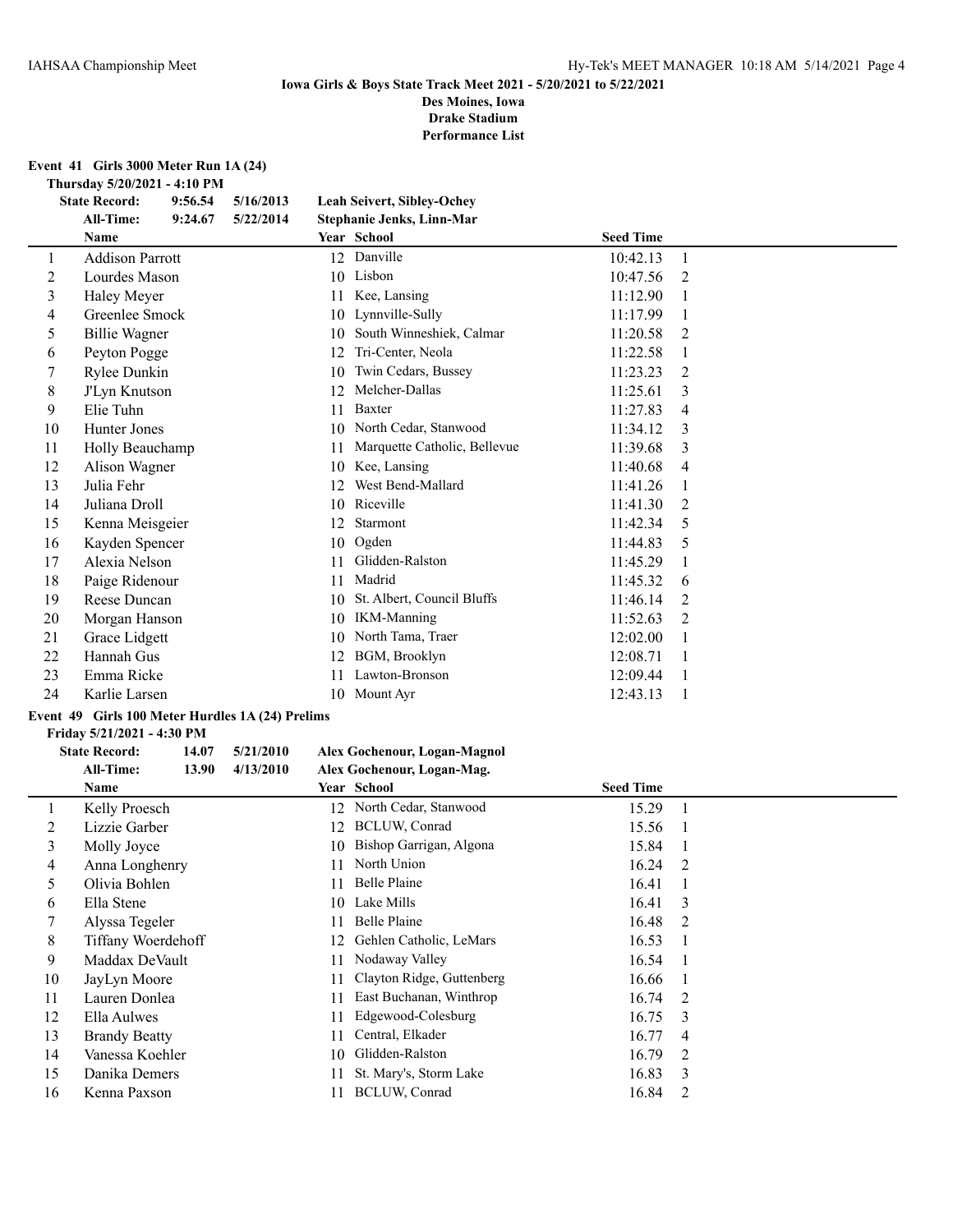## **Iowa Girls & Boys State Track Meet 2021 - 5/20/2021 to 5/22/2021**

**Des Moines, Iowa Drake Stadium**

**Performance List**

#### **Event 49 ... (Girls 100 Meter Hurdles 1A (24) Prelims)**

|    | <b>Name</b>      | Year School                | <b>Seed Time</b> |                |
|----|------------------|----------------------------|------------------|----------------|
| 17 | Jade Jackson     | 12 CAM, Anita              | 16.85            | $\overline{4}$ |
| 18 | Leah Ries        | 11 Maquoketa Valley, Delhi | 16.85            |                |
| 19 | Claire Schroeder | 09 St. Mary's, Remsen      | 16.91            | -2             |
| 20 | Cassidy Nelson   | 12 Lenox                   | 16.95            |                |
| 21 | Allison Dowd     | 11 Danville                | 17.04            | -2             |
| 22 | Emma Grandgenett | 11 Bishop Garrigan, Algona | 17.07            | $\overline{4}$ |
| 23 | Izzy Weldon      | 09 Fremont-Mills, Tabor    | 17.11            |                |
| 24 | Rylee Graden     | 12 Ogden                   | 17.21            |                |

#### **Event 57 Girls 400 Meter Hurdles 1A (24) Friday 5/21/2021 - 6:10 PM**

#### **State Record: 1:02.14 5/22/2009 Sara Stoakes, N Tama**

|    | <b>All-Time:</b><br>1975<br>57.30                         | <b>Debbie Esser, Woodbine</b>      |                           |
|----|-----------------------------------------------------------|------------------------------------|---------------------------|
|    | Name                                                      | Year School                        | <b>Seed Time</b>          |
| 1  | Kiya Johnson                                              | North Butler, Greene<br>10         | 1:07.08<br>$\mathbf{1}$   |
| 2  | Danika Demers                                             | St. Mary's, Storm Lake<br>11       | 1:07.45<br>1              |
| 3  | Lauren Williams                                           | St. Albert, Council Bluffs<br>11   | 1:08.03                   |
| 4  | Lizzie Garber                                             | <b>BCLUW, Conrad</b><br>12         | 1:08.05<br>2              |
| 5  | Allison Kettmann                                          | Marquette Catholic, Bellevue<br>11 | 1:08.93<br>1              |
| 6  | Sophie Ruden                                              | Gehlen Catholic, LeMars<br>10      | 1:09.23<br>1              |
|    | Kennedy Kelly                                             | West Hancock, Britt<br>11          | 1:09.29<br>1              |
| 8  | Tara Peterson                                             | Stanton<br>12                      | 1:09.30<br>$\overline{2}$ |
| 9  | Kelly Proesch                                             | North Cedar, Stanwood<br>12        | 1:10.02                   |
| 10 | Emma Alstott                                              | St. Edmond, Fort Dodge             | 1:10.14                   |
| 11 | <b>Emily Madison</b>                                      | Fremont-Mills, Tabor<br>-09        | 1:10.26<br>2              |
| 12 | Serah Shafer                                              | Wapello<br>11                      | 1:10.54<br>2              |
| 13 | Lauren Malone                                             | Boyer Valley, Dunlap<br>09         | 1:10.58<br>3              |
| 14 | Katelyn Pfaltzgraff                                       | AGWSR, Ackley<br>12                | 3<br>1:10.64              |
| 15 | Isabella Efflandt                                         | Northwood-Kensett<br>12            | 1:10.79<br>2              |
| 16 | Taja Conley                                               | South O'Brien, Paullina<br>10      | 1:11.11<br>2              |
| 17 | Shea Peterson                                             | Alta-Aurelia<br>10                 | 1:12.02<br>3              |
| 18 | <b>Brynnly German</b>                                     | Martensdale-St. Marys<br>09        | 1:12.09<br>2              |
| 19 | <b>TJ</b> Stoaks                                          | 12<br>Lenox                        | 1:12.09<br>1              |
| 20 | Alyssa Steinback                                          | Belle Plaine<br>09                 | 1:12.21<br>1              |
| 21 | Maggie Ragaller                                           | Ar-We-Va, Westside<br>10           | 1:12.36<br>4              |
| 22 | Emma Erickson                                             | Newell-Fonda<br>10                 | 1:12.42<br>4              |
| 23 | Hali Anderson                                             | Saint Ansgar<br>12                 | 1:12.74<br>3              |
| 24 | Lauren Donlea                                             | East Buchanan, Winthrop<br>11      | 1:12.80<br>2              |
|    | Event 66 Girls 4x100 Meter Shuttle Hurdle 1A (24) Prelims |                                    |                           |
|    | Thursday 5/20/2021 - 8:30 PM                              |                                    |                           |
|    | <b>State Record:</b><br>1:05.44<br>5/17/2012              | Gehlen Cath, L, Gehlen Cath        |                           |

| <b>All-Time:</b><br>2017<br>1:00.61 | K Langel, N Ryan, M Whitehead, S Rohe<br><b>Waukee, Waukee</b><br>S Winger, M Gray, L Nelson, H Schau |                  |  |
|-------------------------------------|-------------------------------------------------------------------------------------------------------|------------------|--|
| Team                                | Relay                                                                                                 | <b>Seed Time</b> |  |
| Belle Plaine                        |                                                                                                       | 1:08.17          |  |
| Bishop Garrigan, Algona             |                                                                                                       | 1:08.35          |  |
| Gehlen Catholic, LeMars             |                                                                                                       | 1:09.22          |  |
| St. Mary's, Remsen                  |                                                                                                       | 1:10.16          |  |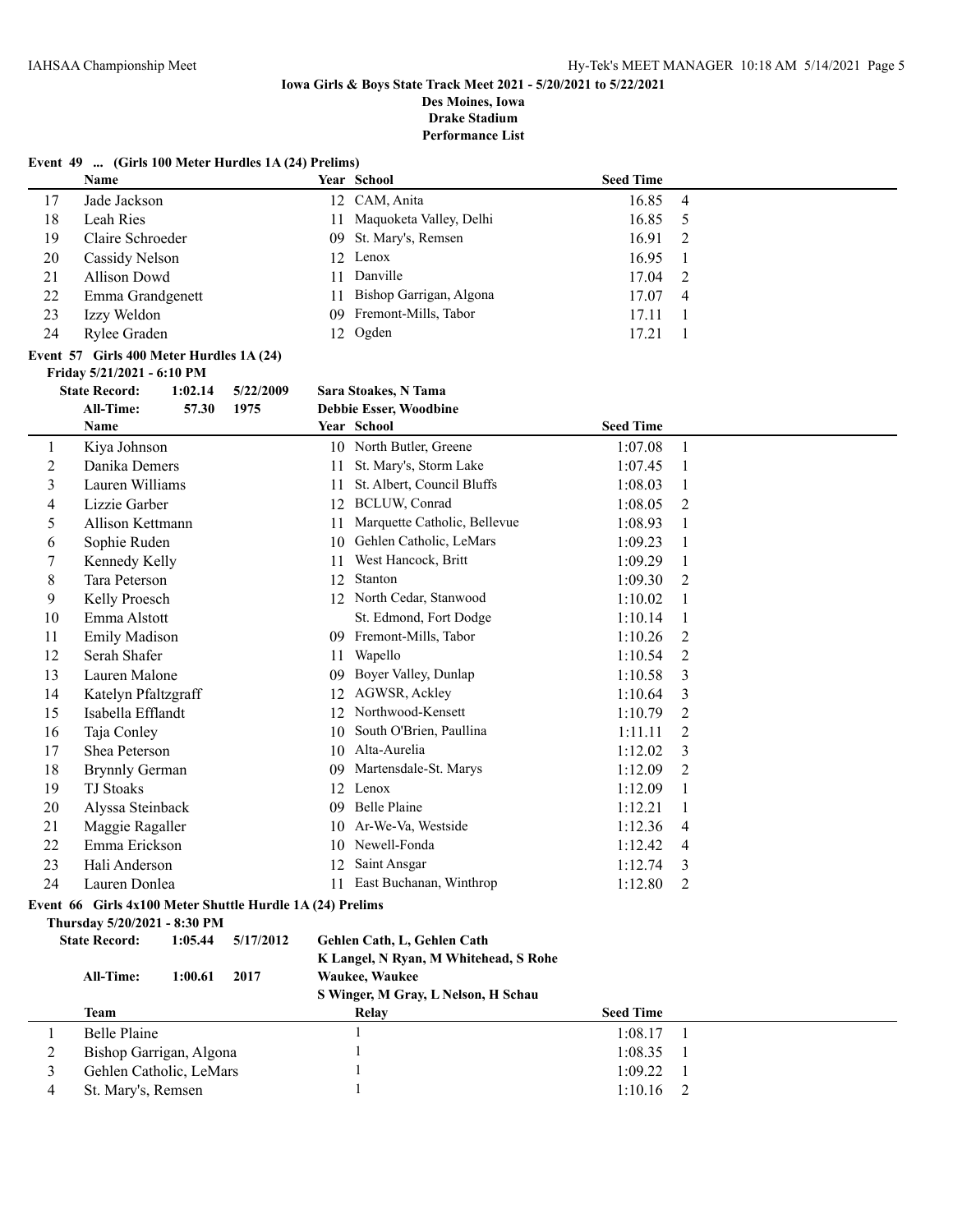#### **Event 66 ... (Girls 4x100 Meter Shuttle Hurdle 1A (24) Prelims)**

|    | Team                    | <b>Relay</b> | <b>Seed Time</b>          |  |
|----|-------------------------|--------------|---------------------------|--|
| 5  | <b>BCLUW, Conrad</b>    |              | 1:11.03<br>-1             |  |
| 6  | Audubon                 |              | 1:11.13                   |  |
|    | Alburnett               |              | 1:11.21<br>2              |  |
| 8  | West Hancock, Britt     |              | 1:11.68<br>2              |  |
| 9  | Lawton-Bronson          |              | 1:11.77<br>3              |  |
| 10 | Winfield-Mount Union    |              | 1:11.92                   |  |
| 11 | Riverside, Oakland      |              | 1:12.15                   |  |
| 12 | Northwood-Kensett       |              | 1:12.28<br>$\mathcal{E}$  |  |
| 13 | CAM, Anita              |              | 1:12.30<br>2              |  |
| 14 | Saint Ansgar            |              | 1:12.37<br>4              |  |
| 15 | Central, Elkader        |              | 1:12.42                   |  |
| 16 | Ar-We-Va, Westside      |              | 1:12.43<br>$\mathfrak{D}$ |  |
| 17 | BGM, Brooklyn           |              | 1:12.55<br>3              |  |
| 18 | Danville                |              | 1:12.56<br>$\mathfrak{D}$ |  |
| 19 | Wayne, Corydon          |              | 1:12.81                   |  |
| 20 | Dunkerton               |              | 1:12.97<br>2              |  |
| 21 | North Linn, Troy Mills  |              | 1:13.02<br>$\overline{4}$ |  |
| 22 | North Union             |              | 1:13.42<br>5              |  |
| 23 | South O'Brien, Paullina |              | 1:13.52<br>$\overline{4}$ |  |
| 24 | Ogden                   |              | 1:13.94                   |  |

#### **Event 70 Girls 4x100 Meter Relay 1A (24) Prelims**

**Friday 5/21/2021 - 7:10 PM**

**State Record: 49.95 5/19/2007 Ventura, Ventura M Smith, A Schuler, B Imhoff, J Hale All-Time: 47.55 4/28/2012 Roosevelt, Roosevelt CR Jefferson Tied in 2015**

|    | Team                    | <b>Relay</b> | <b>Seed Time</b> |   |
|----|-------------------------|--------------|------------------|---|
|    | Madrid                  |              | 49.61            |   |
| 2  | South O'Brien, Paullina |              | 51.16            |   |
| 3  | Lisbon                  |              | 52.23            |   |
| 4  | Colllins-Maxwell        |              | 52.35            | 2 |
| 5  | Riverside, Oakland      |              | 52.42            |   |
| 6  | Wapello                 |              | 52.47            | 2 |
|    | Newell-Fonda            |              | 52.58            |   |
| 8  | St. Mary's, Remsen      |              | 52.58            | 2 |
| 9  | Lynnville-Sully         |              | 52.59            | 3 |
| 10 | Saint Ansgar            |              | 52.61            |   |
| 11 | Hartley-Melvin-Sanborn  |              | 52.64            | 3 |
| 12 | Belle Plaine            |              | 52.68            |   |
| 13 | Grundy Center           |              | 52.80            |   |
| 14 | Northwood-Kensett       |              | 52.82            | 2 |
| 15 | Ar-We-Va, Westside      |              | 52.93            | 2 |
| 16 | Highland, Riverside     |              | 52.98            | 3 |
| 17 | North Union             |              | 53.05            | 3 |
| 18 | West Central, Maynard   |              | 53.12            | 2 |
| 19 | Maquoketa Valley, Delhi |              | 53.20            |   |
| 20 | Nashua-Plainfield       |              | 53.23            | 4 |
| 21 | Martensdale-St. Marys   |              | 53.23            | 4 |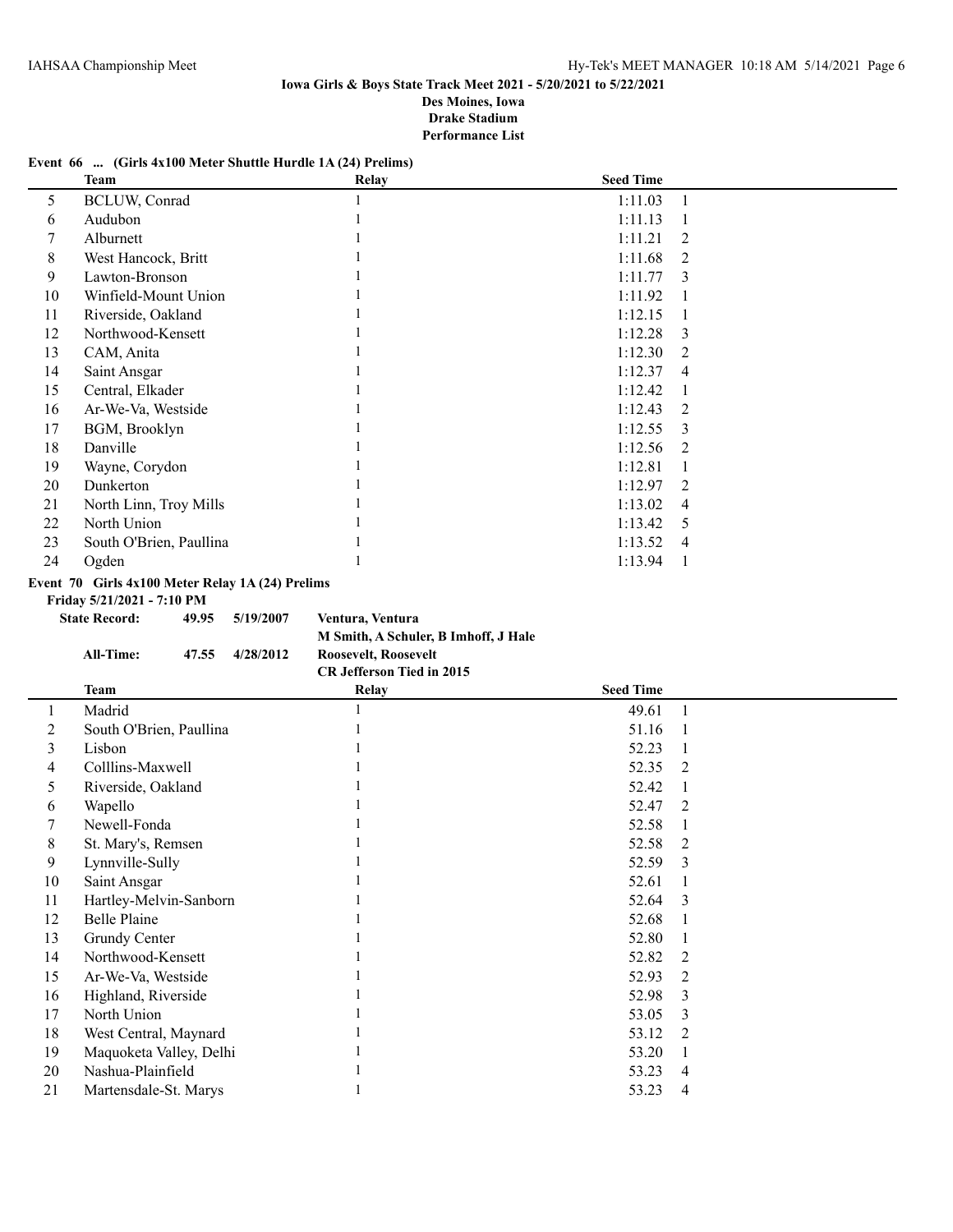|                  | Event 70  (Girls 4x100 Meter Relay 1A (24) Prelims) |         |           |                                             |                  |                |
|------------------|-----------------------------------------------------|---------|-----------|---------------------------------------------|------------------|----------------|
|                  | <b>Team</b>                                         |         |           | Relay                                       | <b>Seed Time</b> |                |
| 22               | Turkey Valley, Jackson Junctio                      |         |           | $\mathbf{1}$                                | 53.24            | 2              |
| 23               | North Cedar, Stanwood                               |         |           | 1                                           | 53.38            | $\overline{4}$ |
| 24               | East Union, Afton                                   |         |           | 1                                           | 53.53            | $\mathbf{1}$   |
|                  | Event 78 Girls 4x200 Meter Relay 1A (24)            |         |           |                                             |                  |                |
|                  | Friday 5/21/2021 - 5:20 PM                          |         |           |                                             |                  |                |
|                  | <b>State Record:</b>                                | 1:44.79 | 2004      | Ar-We-Va, Ar-We-Va                          |                  |                |
|                  |                                                     |         |           | J. Kock, A. Neumann, C. Stoelk, K. Bierl    |                  |                |
|                  | All-Time:                                           | 1:39.24 | 5/22/2015 | CR Jefferson, CR Jefferson                  |                  |                |
|                  |                                                     |         |           | A Ranschau, J Blue, M Meese, L Schneekloth  |                  |                |
|                  | <b>Team</b>                                         |         |           | Relay                                       | <b>Seed Time</b> |                |
| $\mathbf{1}$     | Madrid                                              |         |           | $\mathbf{1}$                                | 1:46.09          | $\mathbf{1}$   |
| $\overline{2}$   | South O'Brien, Paullina                             |         |           | $\mathbf{1}$                                | 1:48.51          | $\mathbf{1}$   |
| 3                | Lisbon                                              |         |           | $\mathbf{1}$                                | 1:49.70          | $\mathbf{1}$   |
| $\overline{4}$   | Nodaway Valley                                      |         |           | $\mathbf{1}$                                | 1:49.72          | 1              |
| 5                | Newell-Fonda                                        |         |           | 1                                           | 1:49.73          | 2              |
| $\sqrt{6}$       | Wapello                                             |         |           | 1                                           | 1:49.77          | 2              |
| $\boldsymbol{7}$ | <b>Belle Plaine</b>                                 |         |           | 1                                           | 1:49.80          | 1              |
| 8                | West Central, Maynard                               |         |           | 1                                           | 1:50.29          | $\mathbf{1}$   |
| 9                | Bishop Garrigan, Algona                             |         |           | 1                                           | 1:51.05          | $\mathbf{1}$   |
| 10               | Martensdale-St. Marys                               |         |           | 1                                           | 1:51.33          | 2              |
| 11               | St. Albert, Council Bluffs                          |         |           |                                             | 1:51.36          | $\mathbf{1}$   |
| 12               | Don Bosco, Gilbertville                             |         |           | 1                                           | 1:51.40          | $\overline{2}$ |
| 13               | West Monona, Onawa                                  |         |           | 1                                           | 1:51.54          | $\overline{2}$ |
| 14               | Saint Ansgar                                        |         |           | 1                                           | 1:51.55          | $\overline{2}$ |
| 15               | Highland, Riverside                                 |         |           | $\mathbf{1}$                                | 1:51.81          | 3              |
| 16               | <b>GTRA</b>                                         |         |           |                                             | 1:52.06          | 3              |
| 17               | Turkey Valley, Jackson Junctio                      |         |           |                                             | 1:52.11          | 1              |
| $18\,$           | Danville                                            |         |           |                                             | 1:52.22          | 4              |
| 19               | Central, Elkader                                    |         |           | 1                                           | 1:52.23          | 2              |
| 20               | Calamus-Wheatland                                   |         |           | 1                                           | 1:52.43          | 5              |
| 21               | St. Edmond, Fort Dodge                              |         |           | 1                                           | 1:52.85          | 3              |
| 22               | Lake Mills                                          |         |           | 1                                           | 1:52.94          | 4              |
| 23               | Alburnett                                           |         |           | $\mathbf{1}$                                | 1:53.11          | 2              |
| 24               | Mount Ayr                                           |         |           | $\mathbf{1}$                                | 1:54.24          | 1              |
|                  | Event 86 Girls 4x400 Meter Relay 1A (24) Prelims    |         |           |                                             |                  |                |
|                  | Friday 5/21/2021 - 7:50 PM                          |         |           |                                             |                  |                |
|                  | <b>State Record:</b>                                | 3:58.28 | 5/19/2007 | <b>Valley Community Elgin, Valley Commu</b> |                  |                |
|                  |                                                     |         |           | A Spain, M Moyle, M Metzger, K McCartney    |                  |                |
|                  | All-Time:                                           | 3:48.39 | 5/23/2009 | Sioux City, East, Sioux City, E             |                  |                |

**S Houlihan, R Mikulicz, E McCarthy, E Dougherty**

|   | <b>Team</b>             | Relay | $\sim$<br>-<br>$\sim$<br><b>Seed Time</b> |  |
|---|-------------------------|-------|-------------------------------------------|--|
|   | West Monona, Onawa      |       | 4:13.64                                   |  |
|   | Bishop Garrigan, Algona |       | 4:14.52                                   |  |
|   | Audubon                 |       | $4:15.06$ 1                               |  |
| 4 | Saint Ansgar            |       | $4:15.06$ 2                               |  |
|   | Newell-Fonda            |       | $4:16.57$ 2                               |  |
|   | Earlham                 |       | $4:18.05$ 3                               |  |
|   | Colllins-Maxwell        |       | 4:18.21                                   |  |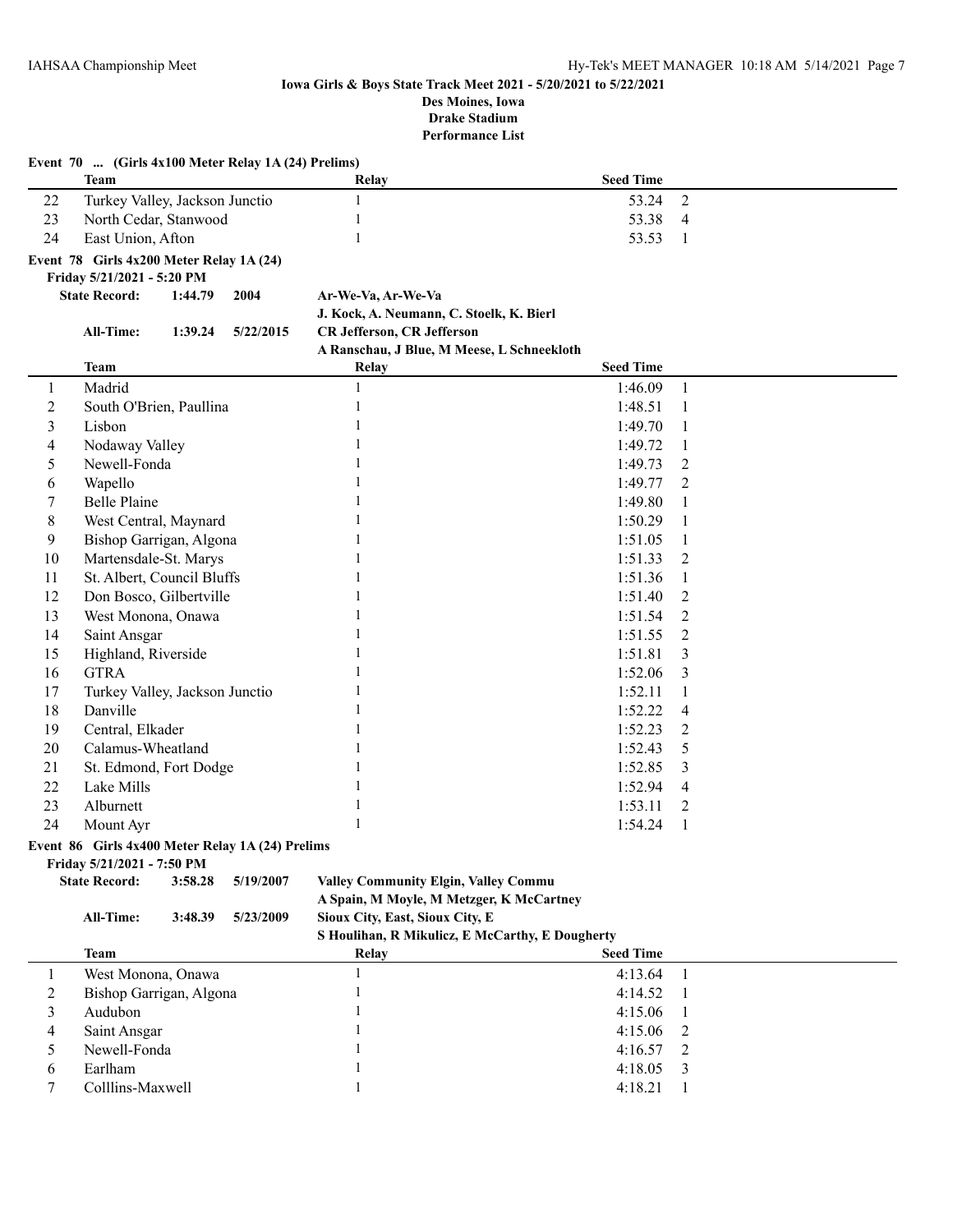#### **Event 86 ... (Girls 4x400 Meter Relay 1A (24) Prelims)**

|    | Team                    | <b>Relay</b> | <b>Seed Time</b> |                |
|----|-------------------------|--------------|------------------|----------------|
| 8  | Central, Elkader        |              | 4:18.29          |                |
| 9  | St. Edmond, Fort Dodge  |              | 4:18.44          | 2              |
| 10 | Lawton-Bronson          |              | 4:18.83          |                |
| 11 | <b>BCLUW, Conrad</b>    |              | 4:19.29          |                |
| 12 | Wayne, Corydon          |              | 4:19.46          |                |
| 13 | Don Bosco, Gilbertville |              | $4:19.96$ 2      |                |
| 14 | Wapsie Valley, Fairbank |              | 4:20.10          | $\mathcal{E}$  |
| 15 | Grundy Center           |              | 4:21.38          | 4              |
| 16 | Maquoketa Valley, Delhi |              | 4:21.90          | 2              |
| 17 | Riverside, Oakland      |              | 4:21.95          | $\overline{2}$ |
| 18 | West Central, Maynard   |              | 4:23.10          | 5              |
| 19 | Midland, Wyoming        |              | 4:24.03          | $\mathbf{3}$   |
| 20 | Kee, Lansing            |              | 4:24.16          | $\overline{4}$ |
| 21 | South O'Brien, Paullina |              | 4:24.45          | 2              |
| 22 | West Hancock, Britt     |              | 4:24.66          | $\mathbf{3}$   |
| 23 | Alburnett               |              | 4:25.42          |                |
| 24 | Highland, Riverside     |              | 4:26.78          |                |

### **Event 94 Girls 4x800 Meter Relay 1A (24)**

**Thursday 5/20/2021 - 5:50 PM**

**State Record: 9:28.33 5/17/2007 Valley Community Elgin, Valley Commu A Spain, M Moyle, D Bushman, K McCartney All-Time: 9:09.09 2001 Iowa City West, Iowa City West**

|    | <b>Team</b>                    | $2011.44$ Cavit 11 Cover 2011 44 Cavit 11 Cove<br>Relay | <b>Seed Time</b>           |  |
|----|--------------------------------|---------------------------------------------------------|----------------------------|--|
|    | Earlham                        |                                                         | 10:02.25                   |  |
| 2  | Newell-Fonda                   |                                                         | 10:06.21<br>2              |  |
| 3  | AGWSR, Ackley                  |                                                         | 10:07.72                   |  |
| 4  | St. Edmond, Fort Dodge         |                                                         | 10:10.59                   |  |
| 5  | Turkey Valley, Jackson Junctio |                                                         | 10:13.57<br>$\overline{1}$ |  |
| 6  | Audubon                        |                                                         | 10:18.74<br>3              |  |
|    | Saint Ansgar                   |                                                         | 10:21.03<br>1              |  |
| 8  | South Winneshiek, Calmar       |                                                         | 10:24.00<br>2              |  |
| 9  | West Bend-Mallard              |                                                         | 10:25.30<br>2              |  |
| 10 | Grundy Center                  |                                                         | 10:25.88<br>2              |  |
| 11 | West Monona, Onawa             |                                                         | 10:27.96<br>1              |  |
| 12 | Lynnville-Sully                |                                                         | 10:29.99<br>2              |  |
| 13 | Lenox                          |                                                         | 10:33.92<br>$\overline{1}$ |  |
| 14 | Nashua-Plainfield              |                                                         | 10:34.34<br>3              |  |
| 15 | George-Little Rock             |                                                         | 10:35.27<br>$\overline{1}$ |  |
| 16 | Danville                       |                                                         | 10:35.38                   |  |
| 17 | Wapsie Valley, Fairbank        |                                                         | 10:35.82<br>$\overline{3}$ |  |
| 18 | Starmont                       |                                                         | 10:36.27<br>3              |  |
| 19 | South O'Brien, Paullina        |                                                         | 2<br>10:36.39              |  |
| 20 | Lisbon                         |                                                         | 10:40.11<br>2              |  |
| 21 | Mount Ayr                      |                                                         | 10:40.92<br>2              |  |
| 22 | <b>MMCRU</b>                   |                                                         | 10:42.89<br>3              |  |
| 23 | West Fork, Sheffield           |                                                         | 10:44.37<br>$\overline{4}$ |  |
| 24 | Iowa Valley, Marengo           |                                                         | 10:44.98                   |  |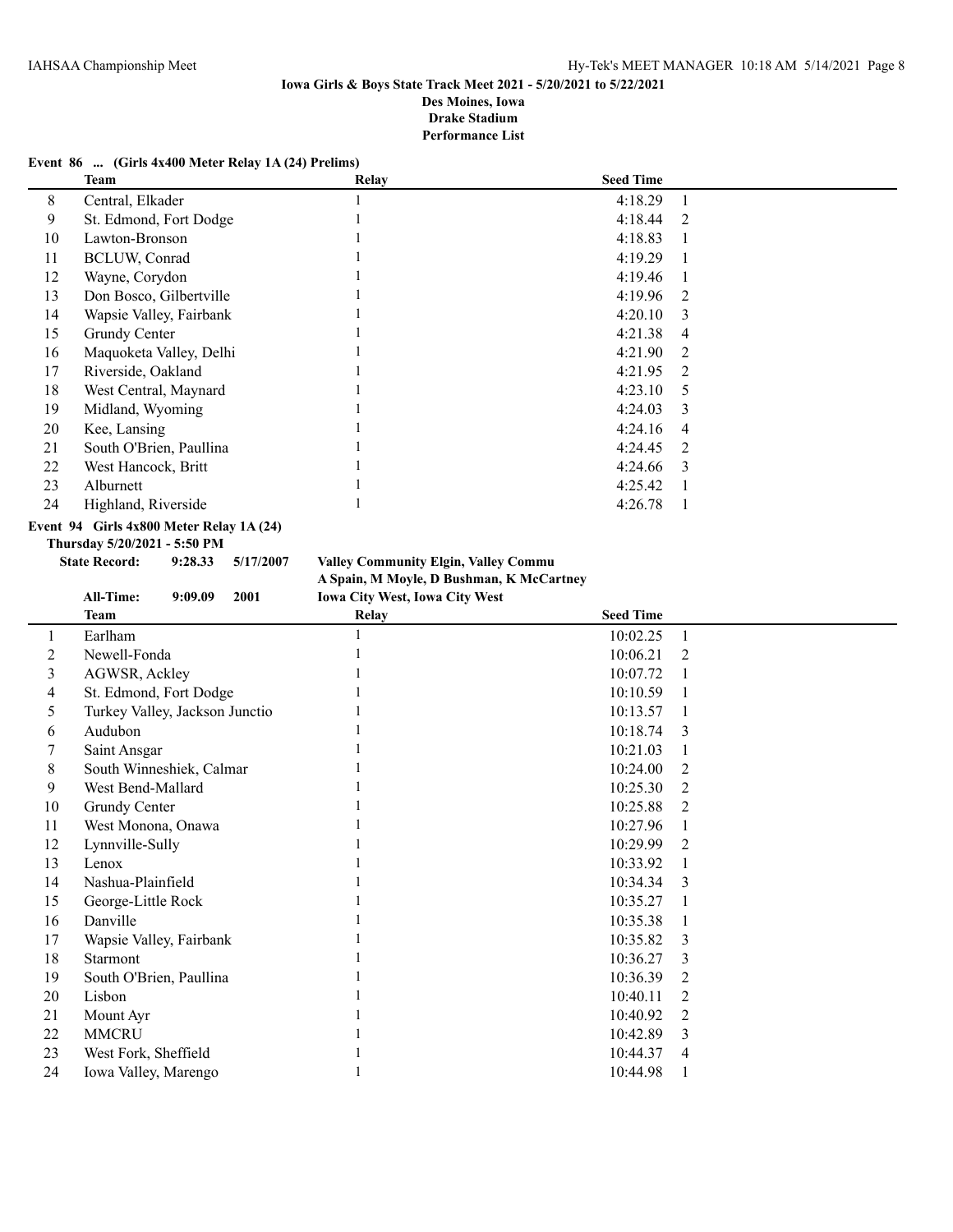**Event 108 Girls 800 Sprint Medley 1A (24)**

**Saturday 5/22/2021 - 2:00 PM**

**State Record: 1:48.80 5/23/2015 Hudson, Hudson L Kolterman, A Mosley, D Reicherts, M Bell All-Time: 1:43.64 2018 Linn-Mar, Linn-Mar A Rolle, O Hubler, J Bennett, P Wensel**

|    | Team                           | <b>Relay</b> | <b>Seed Time</b> |                |
|----|--------------------------------|--------------|------------------|----------------|
|    | Turkey Valley, Jackson Junctio |              | 1:51.62          | 1              |
| 2  | Madrid                         |              | 1:52.94          |                |
| 3  | South O'Brien, Paullina        |              | 1:53.63          |                |
| 4  | Springville                    |              | 1:53.83          |                |
| 5  | Hartley-Melvin-Sanborn         |              | 1:54.12          | $\mathfrak{D}$ |
| 6  | Nodaway Valley                 |              | 1:54.14          |                |
| 7  | West Central, Maynard          |              | 1:54.28          |                |
| 8  | Mount Ayr                      |              | 1:54.33          |                |
| 9  | Riverside, Oakland             |              | 1:54.65          |                |
| 10 | West Bend-Mallard              |              | 1:54.79          |                |
| 11 | Lisbon                         |              | 1:54.84          |                |
| 12 | Central, Elkader               |              | 1:54.87          | 2              |
| 13 | Maquoketa Valley, Delhi        |              | 1:55.19          | 3              |
| 14 | Wapello                        |              | 1:55.26          | 2              |
| 15 | Newell-Fonda                   |              | 1:55.47          | 2              |
| 16 | St. Albert, Council Bluffs     |              | 1:55.48          | 2              |
| 17 | Bishop Garrigan, Algona        |              | 1:55.63          | 2              |
| 18 | Don Bosco, Gilbertville        |              | 1:55.71          | 2              |
| 19 | Saint Ansgar                   |              | 1:55.84          | 3              |
| 20 | Nashua-Plainfield              |              | 1:55.96          | 4              |
| 21 | Alburnett                      |              | 1:56.28          | 2              |
| 22 | Martensdale-St. Marys          |              | 1:56.31          | 2              |
| 23 | Wapsie Valley, Fairbank        |              | 1:56.92          | 3              |
| 24 | <b>IKM-Manning</b>             |              | 1:57.90          | 3              |

#### **Event 116 Girls High Jump 1A (24)**

**Friday 5/21/2021 - 4:30 PM**

#### **State Record: 5-08.25 5/18/2012 Chaley Rath, Treynor**

**All-Time: 6-01 2010 Hannah Willms, Dike-New Hartford**

|    | <b>Name</b>           |     | Year School              | <b>Seed Mark</b> |    |
|----|-----------------------|-----|--------------------------|------------------|----|
|    | Vanessa Koehler       |     | 10 Glidden-Ralston       | $5-02.00$        |    |
| 2  | Alexa Ahrenholtz      |     | 12 IKM-Manning           | $5-02.00$        | 2  |
| 3  | Cadence Douglas       |     | 10 Lenox                 | 5-01.00          |    |
| 4  | Jordan Swenson        | 12  | West Fork, Sheffield     | $5 - 00.00$      | 2  |
| 5. | Emily Dreckman        | 11  | MMCRU                    | $5 - 00.00$      |    |
| 6  | Jaden Gatts           |     | 10 Midland, Wyoming      | $5 - 00.00$      |    |
|    | Hailey Carolan        | 11  | Alburnett                | $5 - 00.00$      |    |
| 8  | Ava Olson             | 09. | AGWSR, Ackley            | $5 - 00.00$      |    |
| 9  | Sam Nielsen           | 11  | North Union              | $5 - 00.00$      |    |
| 10 | Abby Hamann           |     | 12 Grundy Center         | $4-10.00$ 2      |    |
| 11 | Riley Jensen          | 11  | Essex                    | $4 - 10.00$      | 2  |
| 12 | <b>Aubrie Pruess</b>  |     | 11 North Cedar, Stanwood | $4 - 10.00$      |    |
| 13 | Drea McKean-Riparetti |     | 10 GTRA                  | $4 - 10.00$      | -3 |
| 14 | Mallory Leerar        | 09  | West Hancock, Britt      | $4 - 10.00$      | 4  |
|    |                       |     |                          |                  |    |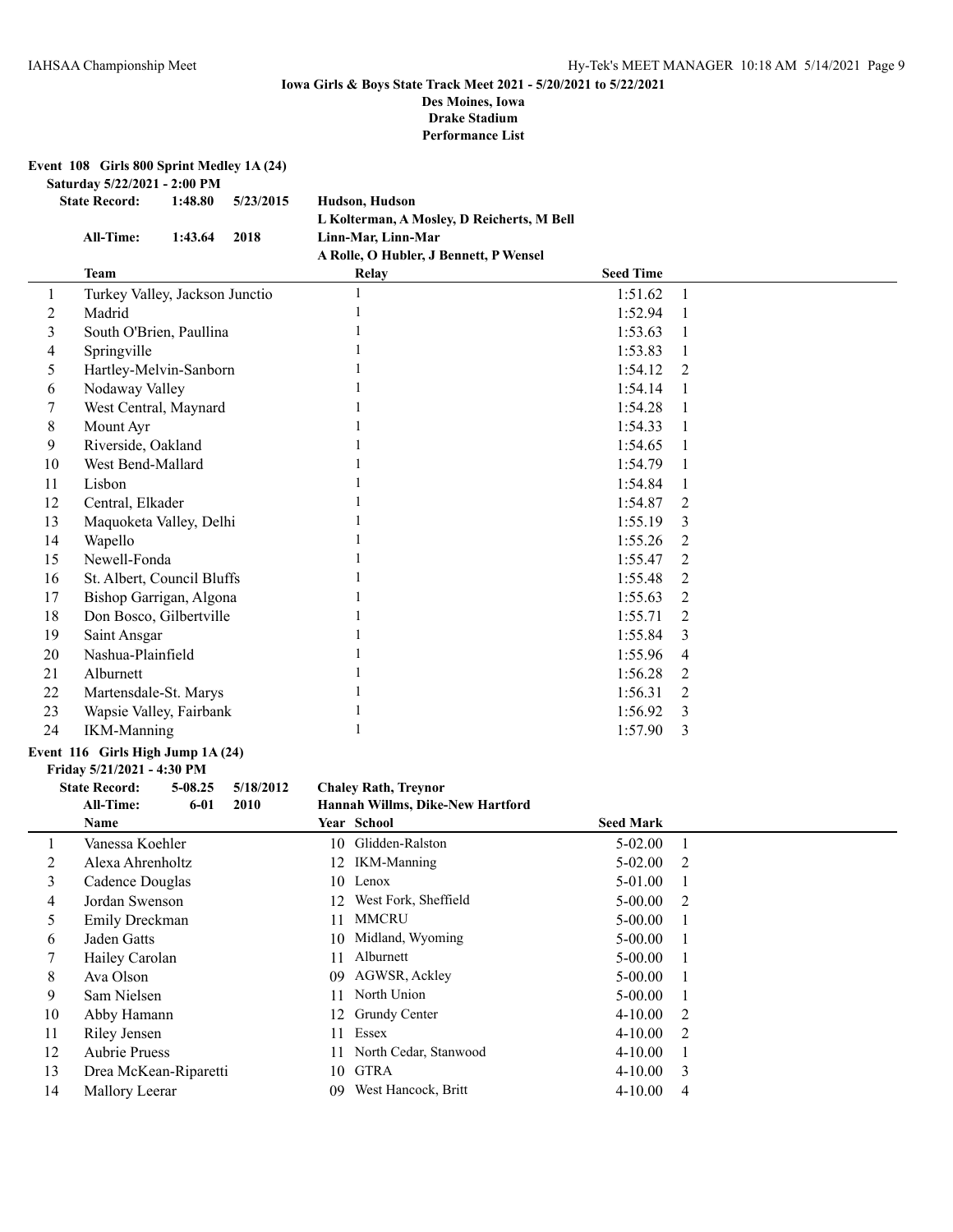#### **Iowa Girls & Boys State Track Meet 2021 - 5/20/2021 to 5/22/2021 Des Moines, Iowa**

**Drake Stadium**

**Performance List**

#### **Event 116 ... (Girls High Jump 1A (24))**

|    | Name               |     | <b>Year School</b>           | <b>Seed Mark</b> |     |
|----|--------------------|-----|------------------------------|------------------|-----|
| 15 | Carlie Willis      |     | 09 Grundy Center             | $4 - 10.00$      | -3  |
| 16 | Emma Fritcher      |     | 12 Central City              | $4 - 10.00$      | 3   |
| 17 | Lauren Saathoff    |     | 10 Akron-Westfield           | $4 - 10.00$      | -3  |
| 18 | Maddi Klemme       |     | 12 Easton Valley             | $4 - 10.00$      |     |
| 19 | Karlee Timm        |     | 12 HLV, Victor               | $4 - 10.00$      | -2  |
| 20 | Jade Jackson       |     | 12 CAM, Anita                | $4 - 10.00$      | -3  |
| 21 | Maclayn Houston    |     | 09 West Harrison, Mondamin   | $4 - 10.00$      |     |
| 22 | Hannah Neddermeyer |     | 10 MMCRU                     | $4 - 10.00$      | - 2 |
| 23 | JayLyn Moore       |     | 11 Clayton Ridge, Guttenberg | $4 - 10.00$      | -3  |
| 24 | Erica Houge        | 09. | Colllins-Maxwell             | $4 - 08.00$      |     |

#### **Event 124 Girls Long Jump 1A (24)**

**Thursday 5/20/2021 - 4:30 PM**

| <b>State Record:</b> | $18-08.50$ $5/15/2008$ | Jennifer Jorgensen, Southeast We |
|----------------------|------------------------|----------------------------------|

**All-Time: 19-10.25 2014 Lexus Lovan, Urbandale Name Seed Mark Year School Seed Mark Seed Mark** 

| 1              | Molly Joyce                            | 10 | Bishop Garrigan, Algona            | 17-06.75         | $\mathbf{1}$   |
|----------------|----------------------------------------|----|------------------------------------|------------------|----------------|
| $\overline{2}$ | Belen Ellenberger                      | 12 | Gladbrook-Reinbeck                 | 16-07.50         |                |
| 3              | Skylar Benesh                          | 09 | North Linn, Troy Mills             | 16-07.25         | 1              |
| 4              | Sydney Vavroch                         | 09 | GMG, Garwin                        | 16-07.00         | 2              |
| 5              | Madison Fry                            | 10 | Nodaway Valley                     | 16-05.75         | 1              |
| 6              | Karlee Warnke                          | 10 | South O'Brien, Paullina            | 16-04.50         | 1              |
| 7              | Madison Graubard                       | 12 | Alburnett                          | 16-04.00         | 3              |
| 8              | Macy Hiemes                            | 11 | Starmont                           | 16-01.75         | 1              |
| 9              | Reagan Kruse                           | 11 | Ogden                              | 16-01.50         | 1              |
| 10             | Kora Obrecht                           | 10 | Ar-We-Va, Westside                 | 16-01.00         | 1              |
| 11             | Kenna Furnald                          | 09 | Danville                           | 16-01.00         | 1              |
| 12             | Alivia Miller                          | 10 | Alburnett                          | 16-00.50         | 4              |
| 13             | Shye Johnson                           | 11 | Meskwaki Settlement School         | 15-11.75         | 5              |
| 14             | Korinne Jansen                         | 12 | Lynnville-Sully                    | 15-11.50         | $\overline{2}$ |
| 15             | Mandee Selover                         | 10 | Baxter                             | 15-10.75         | 3              |
| 16             | Sarah Burton                           | 09 | Highland, Riverside                | 15-09.00         | 2              |
| 17             | Sia Bear                               | 09 | Meskwaki Settlement School         | 15-08.00         | 6              |
| 18             | Emile Sorenson                         | 10 | Tri-Center, Neola                  | 15-08.00         | $\overline{2}$ |
| 19             | Dahlia Gardiner                        | 11 | Grundy Center                      | 15-07.00         | $\overline{2}$ |
| 20             | Lacy Anderegg                          | 11 | East Buchanan, Winthrop            | 15-06.75         | $\overline{2}$ |
| 21             | <b>Brenlie Graden</b>                  | 10 | Ogden                              | 15-06.50         | 4              |
| 22             | Hailey Wilken                          | 12 | Akron-Westfield                    | 15-06.00         | 2              |
| 23             | Emma Houdek                            | 12 | South Winneshiek, Calmar           | 15-05.25         | 3              |
| 24             | Aunalee Bruce                          | 12 | Southwest Valley                   | 15-03.75         | 1              |
|                | Event 132 Girls Discus Throw 1A (24)   |    |                                    |                  |                |
|                | Friday 5/21/2021 - 2:00 PM             |    |                                    |                  |                |
|                | 137-11<br><b>State Record:</b><br>2004 |    | <b>Wendy Ausdemore, Tri-Center</b> |                  |                |
|                | All-Time:<br>179-07<br>2014            |    | Kiana Phelps, KP-WC                |                  |                |
|                | Name                                   |    | Year School                        | <b>Seed Mark</b> |                |
| 1              | Danielle Hoyle                         |    | 12 Paton-Churdan                   | 133-07           | 1              |
| $\overline{c}$ | Emmaleigh Ohrt                         | 12 | South Winneshiek, Calmar           | 123-11           |                |
| 3              | Audi Crooks                            |    | 10 Bishop Garrigan, Algona         | 121-09           | 1              |

4 Addy Johnson 09 Westwood, Sloan 113-07 1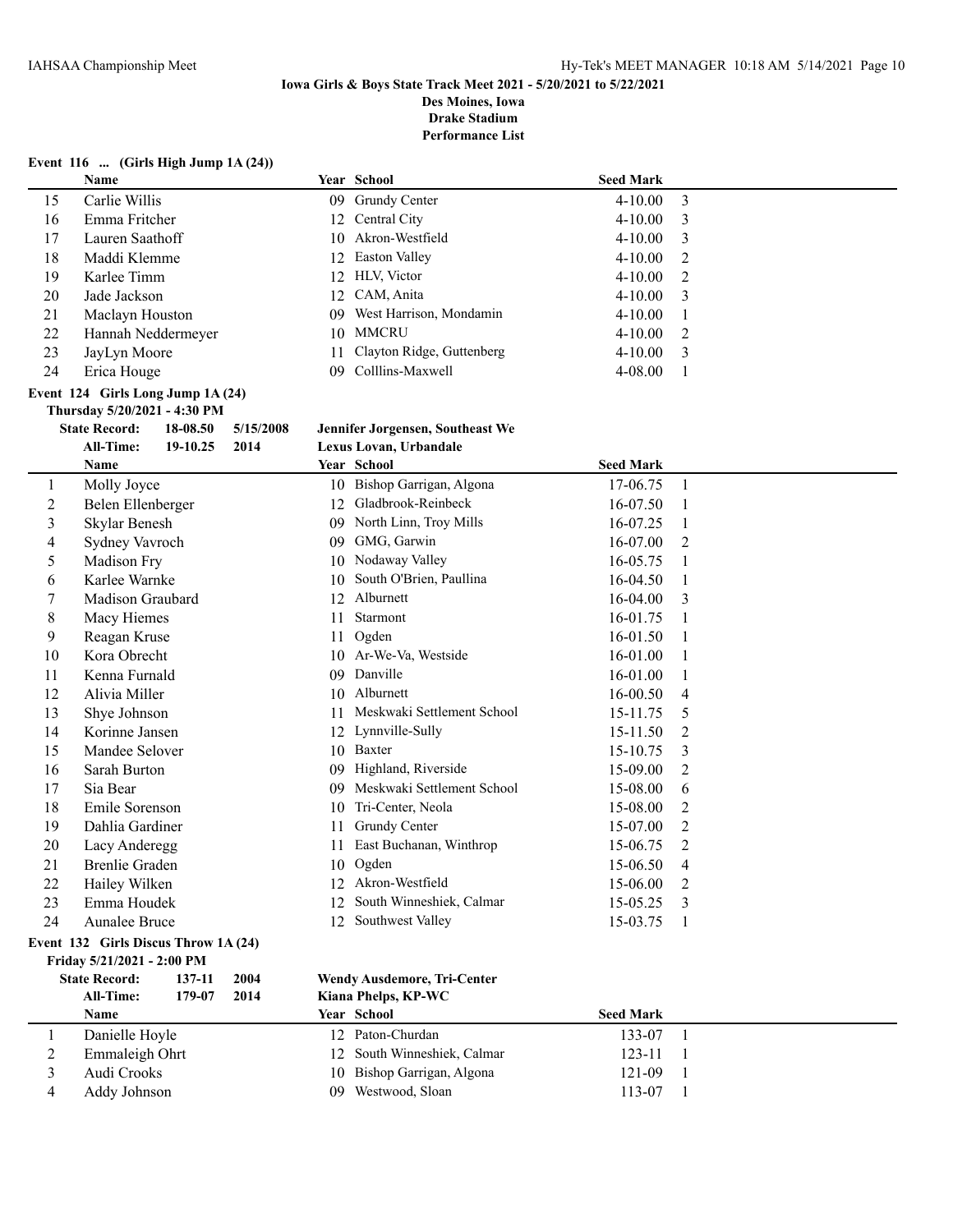#### **Iowa Girls & Boys State Track Meet 2021 - 5/20/2021 to 5/22/2021 Des Moines, Iowa**

**Drake Stadium**

**Performance List**

## **Event 132 ... (Girls Discus Throw 1A (24))**

|    | Name                             |     | Year School                    | <b>Seed Mark</b> |    |
|----|----------------------------------|-----|--------------------------------|------------------|----|
| 5  | <b>Emily Jones</b>               | 11  | Wayne, Corydon                 | 112-06           | -1 |
| 6  | Kira Baldus                      | 12  | Saint Ansgar                   | 112-05           | 2  |
|    | Elizabeth Zaiger                 | 12  | Audubon                        | 112-05           |    |
| 8  | Grace Overgaard                  | 12  | Melcher-Dallas                 | 112-02           | 2  |
| 9  | Rylee McLean                     | 12  | North Tama, Traer              | 111-01           |    |
| 10 | Mallory Behnken                  | 11  | CAM, Anita                     | 110-07           | 2  |
| 11 | Breanna Hackman                  | 11  | Nashua-Plainfield              | 110-03           | 3  |
| 12 | Kennedy Axmear                   | 09  | English Valleys, North English | 109-07           |    |
| 13 | Lilly Isenhour                   | 11  | Prince of Peace, Clinton       | 109-04           | 2  |
| 14 | Paige Luft                       | 11  | Griswold                       | 108-03           | 3  |
| 15 | Addison Popham                   | 10  | Starmont                       | 107-06           | 3  |
| 16 | Miyah Whitehead                  | 10  | Gehlen Catholic, LeMars        | 106-00           | 2  |
| 17 | Dylan Holland                    | 12  | Montezuma                      | $105 - 05$       | 2  |
| 18 | Ann Horstman                     | 12. | West Hancock, Britt            | $105 - 05$       | 4  |
| 19 | Molly Venteicher                 | 12  | CAM, Anita                     | 104-11           | 4  |
| 20 | Regan Parkin                     | 11  | Starmont                       | 104-01           | 4  |
| 21 | Brynn Krull                      | 11  | George-Little Rock             | 103-09           | 3  |
| 22 | Jaci Christensen                 | 11  | Audubon                        | 103-09           | 5  |
| 23 | Drew Fox                         | 12  | Danville                       | $102 - 10$       |    |
| 24 | Jamie Plowman                    | 12. | Woodbine                       | 102-05           | -1 |
|    | Event 140 Girls Shot Put 1A (24) |     |                                |                  |    |

# **Thursday 5/20/2021 - 2:00 PM**

 $\overline{\phantom{0}}$ 

#### **State Record: 42-01.25 5/19/2011 NiCole Dobernecker, Chtr Oak-Ute All-Time: 53-03.50 1992 Paulette Mitchell, Council Bluffs AL**

|    | <b>Name</b>        |     | Year School                  | <b>Seed Mark</b> |                               |
|----|--------------------|-----|------------------------------|------------------|-------------------------------|
|    | Audi Crooks        |     | 10 Bishop Garrigan, Algona   | 43-02.00         | 1                             |
| 2  | Danielle Hoyle     | 12  | Paton-Churdan                | 40-03.25         |                               |
| 3  | Breanna Hackman    | 11  | Nashua-Plainfield            | 39-06.50         | $\mathfrak{D}_{\mathfrak{p}}$ |
| 4  | Molly Venteicher   | 12  | CAM, Anita                   | 38-08.50         |                               |
| 5  | Abby Veld          | 09  | AGWSR, Ackley                | 38-07.00         |                               |
| 6  | Jobey Malone       |     | Winfield-Mount Union         | 38-05.25         |                               |
| 7  | Grace Overgaard    | 12  | Melcher-Dallas               | 38-04.00         | 2                             |
| 8  | Erin Knipper       | 10  | Maquoketa Valley, Delhi      | 38-03.00         |                               |
| 9  | <b>Emily Baker</b> | 10  | Bedford                      | 37-11.00         |                               |
| 10 | Leah Kramersmeier  |     | North Iowa, Buffalo Center   | 37-09.25         | 3                             |
| 11 | Kaylee Weber       | 12  | Sigourney                    | 37-05.75         | 2                             |
| 12 | Jadeyn Smith       | 12  | Ar-We-Va, Westside           | 37-00.00         |                               |
| 13 | Michelle Diaz      | 12. | Columbus Community, Col Jct  | 36-08.75         | 3                             |
| 14 | Emma Callaghan     | 12  | Marquette Catholic, Bellevue | 36-03.00         | 2                             |
| 15 | Dahlia Gardiner    | 11  | Grundy Center                | 36-01.50         | 2                             |
| 16 | Lexi Roberts       | 10  | Newell-Fonda                 | 36-00.50         | 2                             |
| 17 | Sarah Moeller      | 10  | Prince of Peace, Clinton     | 35-11.00         | 3                             |
| 18 | Madison Hillman    | 10  | Saint Ansgar                 | 35-10.00         | 4                             |
| 19 | Mallory Behnken    | 11  | CAM, Anita                   | 35-10.00         | 3                             |
| 20 | Kira Baldus        | 12  | Saint Ansgar                 | 35-08.25         | 5                             |
| 21 | Addison Popham     | 10  | Starmont                     | 35-06.75         | 4                             |
| 22 | Annie Hoffman      | 11  | Edgewood-Colesburg           | 35-06.00         | 5                             |
| 23 | Miyah Whitehead    | 10  | Gehlen Catholic, LeMars      | 35-02.00         |                               |